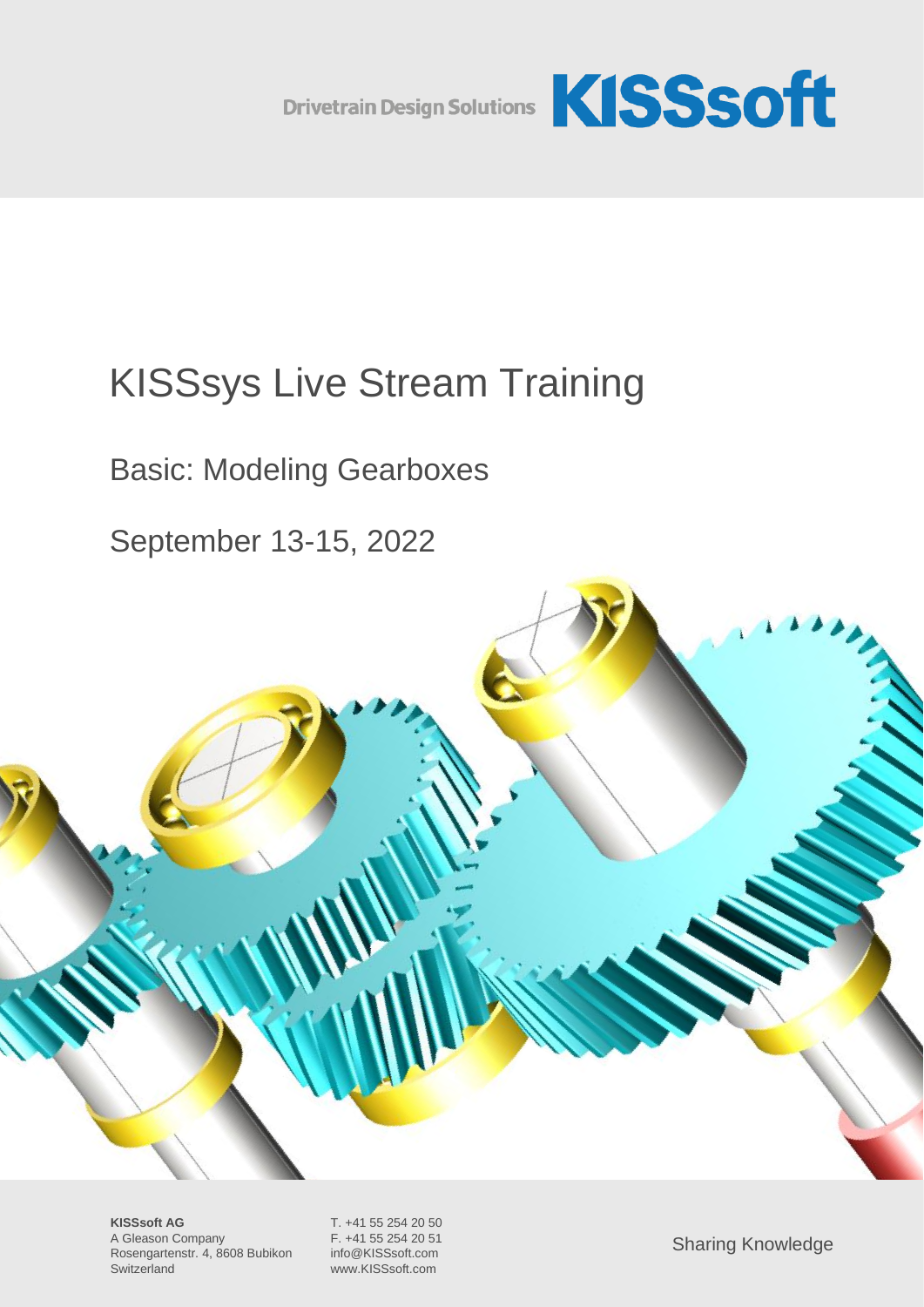## The below schedule is shown in time zone CET 02:00 pm – 06:00 pm (Brussels)

| <b>Exercises</b> | <b>Modeling single shaft gearboxes</b> |
|------------------|----------------------------------------|
| $3:40 - 6:00$ pm | Modeling of a two-stage gearbox        |
| $3:25 - 3:40$ pm | <b>Break</b>                           |
| $2:15 - 3:25$ pm | Introduction to KISSsys                |
| $2:00 - 2:15$ pm | Welcome                                |
| Session 1:       | September 13, 2022                     |

| <b>Exercises</b> | <b>Special kinematics</b>            |
|------------------|--------------------------------------|
| $3:55 - 6:00$ pm | Gearbox with shifting elements       |
| $3:40 - 3:55$ pm | <b>Break</b>                         |
| $2:10 - 3:40$ pm | Special kinematic cases, power split |
| $2:00 - 2:10$ pm | Exercise follow up                   |
| Session 2:       | September 14, 2022                   |

| <b>Exercises</b> | <b>Modeling a complete gearbox</b>            |
|------------------|-----------------------------------------------|
| $3:55 - 6:00$ pm | Adding additional stages to a planetary stage |
| $3:40 - 3:55$ pm | <b>Break</b>                                  |
| $2:10 - 3:40$ pm | Modeling a planetary stage                    |
| $2:00 - 2:10$ pm | Exercise follow up                            |
| Session 3:       | September 15, 2022                            |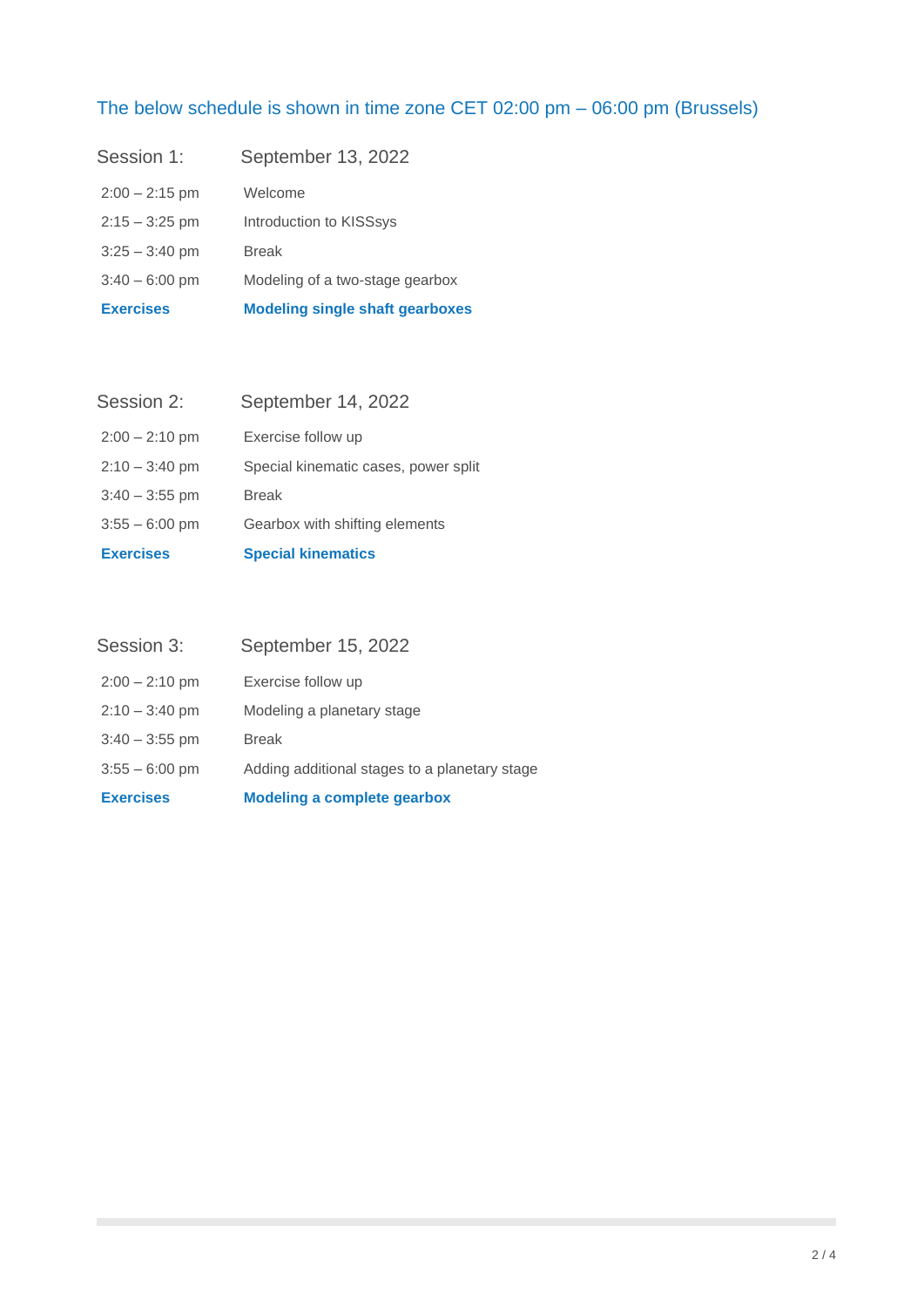## Introduction to KISSsys

- Key benefits
- Important settings
- User and administrator mode
- User Interface and functionalities
- **•** Terminology
- Using existing models, GPK models
- Communication with KISSsoft modules for strength analysis

## Introduction to Modeling

- Plan the model
- Calculation of kinematics / power flow
- System based calculations regarding safeties, lifetime, weight and cost
- Generate user defined tables

## Modeling with Single Shafts

Examples of modeling a two-stage industrial gearbox and a bevel gear stage gearbox

- Creating a proper sketch
- Building the model with different methods
- Calculating and defining the kinematics
- Geometry definition of machine elements in KISSsoft Interfaces
- Sizing of gears, positioning of shafts and bearings according to the requirements
- Generating a User Interface table with variables for system information (operating data, safeties, lifetimes)

Exercise to build a simple industrial gearbox and use the sizing functionalities.